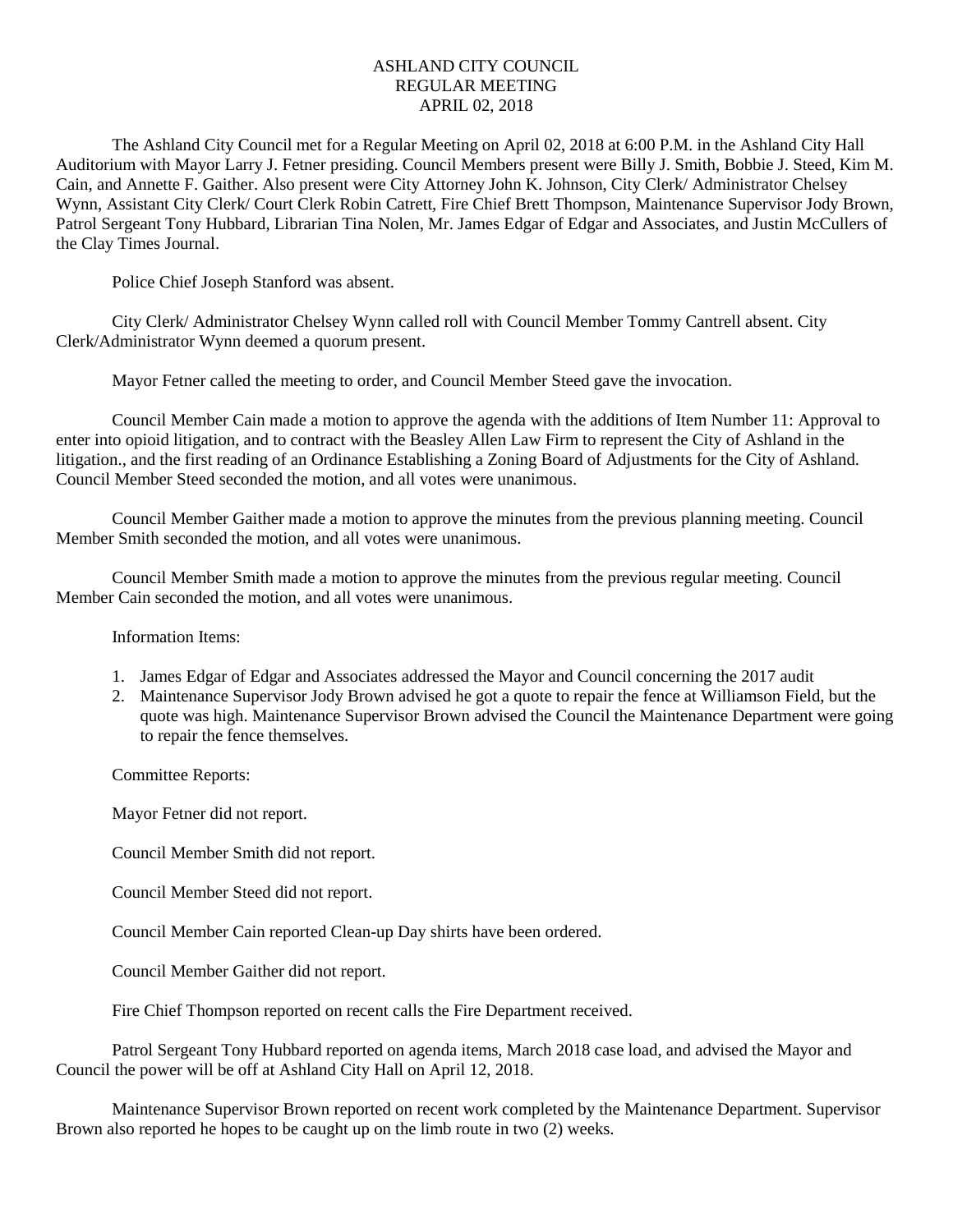City Clerk/ Administrator reported the regular meeting for May 21, 2018 will need to be rescheduled due to the Annual League Conference.

Librarian Tina Nolen reported on a typical day at the City Library.

New Business:

Council Member Gaither made a motion to pay the bills receive since the last meeting in the amount of \$9,839.68. Council Member Cain seconded the motion, and all votes were unanimous.

Council Member Cain made a motion approving the city to pay Triple J. Flooring \$6,437.00 for carpet, vinyl plank, and installation for the Ashland City Library. Council Member Smith seconded the motion, and all votes were unanimous.

Council Member Smith made a motion to hire Madison Morris as a part-time library aide at a pay scale of Range 1 Step 1 (\$7.25) effective April 16, 2018. Council Member Cain seconded the motion, and all votes were unanimous.

Council Member Cain made a motion to approve the 2017 audit. Council Member Gaither seconded the motion, and all votes were unanimous.

Council Member Gaither made a motion approving the City to pay Municipal Workers Compensation Fund \$1,112.00 for final audit and revised billing. Council Member Cain seconded the motion, and all votes were unanimous.

Council Member Cain made a motion approving the City to pay Alabama law Enforcement Agency \$1,650.00 for SNAP Entry & LETS Access for the Ashland Police Department. Council Member Gaither seconded the motion, and all votes were unanimous.

Council Member Gaither made a motion approving to make Jeston Jennings a Permanent Full-Time Maintenance Laborer with a one-step merit raise to Range 5 Step 2 (\$9.43). Council Member Cain seconded the motion, and all votes were unanimous.

Council Member Smith made a motion approving the City to purchase radio with on-site installation from Allcomm Wireless at a total cost of \$788.50 for Ashland Police Department. Council Member Gaither seconded the motion, and all votes were unanimous.

Council Member Cain made a motion to approve the purchase of a stove and refrigerator from Harris Plumbing at a total cost of \$1,273.73 for Ashland Police Department. Council Member Gaither seconded the motion, and all votes were unanimous.

Council Member Cain made a motion approving the purchase of materials from Harris Plumbing to repair existing bleachers at the T-Ball Field at a cost of \$625.94. Council Member Smith seconded the motion, and all votes were unanimous.

Council Member Cain made a motion to approve the City to enter into opioid litigation, and to contract with the Beasley Allen Law Firm to represent the City of Ashland in the litigation. Council Member Smith seconded the motion, and all votes were unanimous.

Resolutions, Ordinances, Orders, and Other Business:

Council Member Cain made a motion approving Resolution Number 04-02-2018-01 for Back-to-School Sales Tax Holiday. Council Member Gaither seconded the motion, and all votes were unanimous.